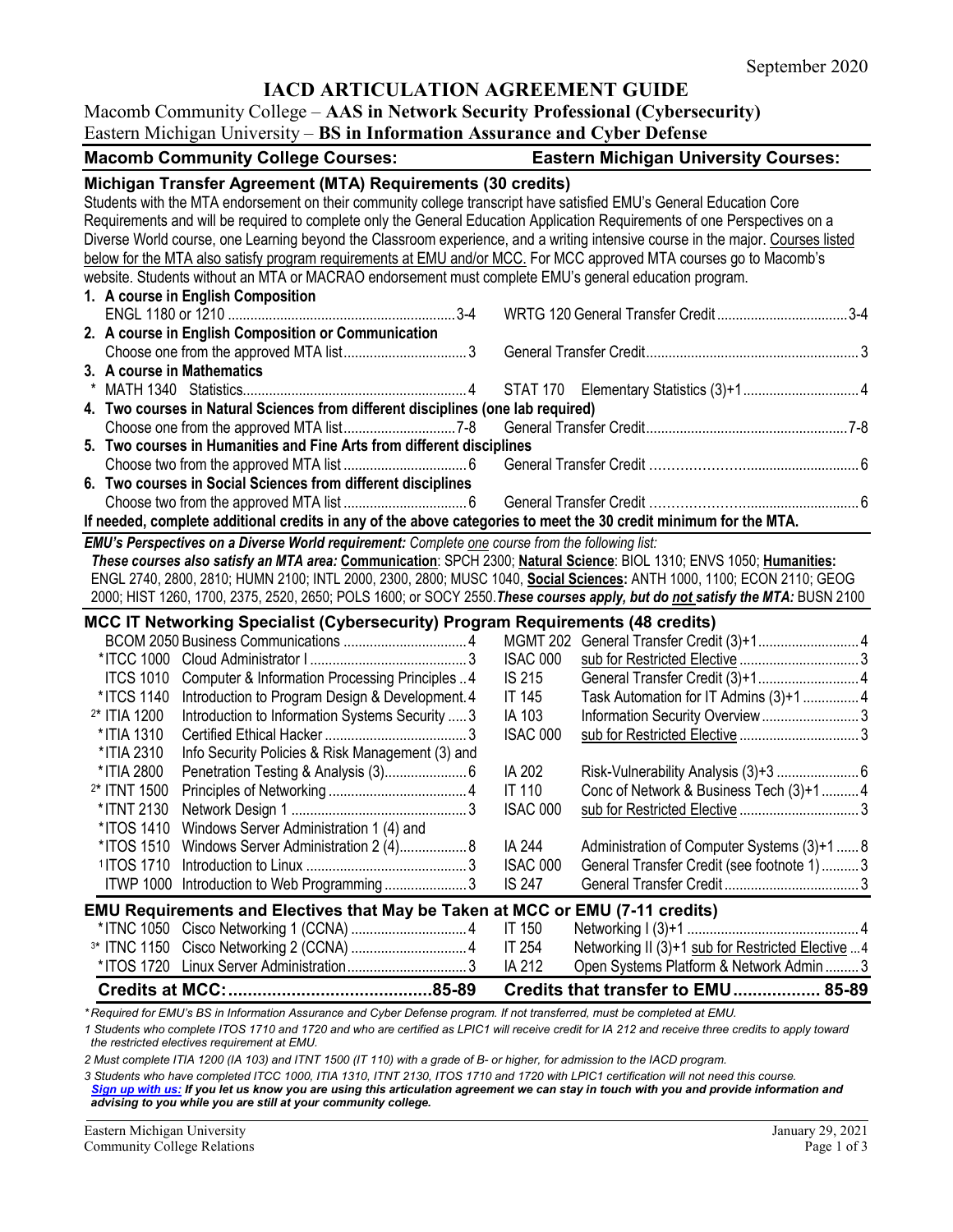# **IACD ARTICULATION AGREEMENT GUIDE**

Macomb Community College – **AAS in Network Security Professional (Cybersecurity)** Eastern Michigan University – **BS in Information Assurance and Cyber Defense**

## **Completion of the BS in Information Assurance and Cyber Defense**

- Completion or transfer credit of IA 103 and IT 110 with a grade of B- or above is required for admission.
- All students must take at least 45 credits at the 300 level or above in the IA/CD program.
- Students must maintain a minimum EMU GPA of 2.5.

### **Major Requirements (48 credits)**

# **Program Requirements (42 credits)**

| Managing Security Projects3                 |  |
|---------------------------------------------|--|
| Policy Development in Info Assurance 3      |  |
| Database & Web Application Security3        |  |
| Malware Analysis and Reverse Engineering3   |  |
|                                             |  |
| Ethical Hacking and Offensive Security3     |  |
|                                             |  |
| Adv Operating Systems Security & Admin3     |  |
| Network Forensics and Analytics3            |  |
|                                             |  |
| Intro to Cryptanalysis and Generic Attacks3 |  |
|                                             |  |
|                                             |  |
| Cyber Law and Compliance3                   |  |
|                                             |  |

#### **Restricted Electives (6 credits)**

*Must choose 300 level or higher restricted electives to meet the 45 credits at the 300 level or higher required for this program.*

- <sup>2</sup> IA 387L4 Cooperative Education (3)
	- IA 425 Cyber Crime Investigation (3)
	- IA 428 Digital Forensics II (3)
	- IA 471 Data Security and Privacy (3)
	- IA 474 Applied Data Mining for Information Assurance (3)
	- IA 475 Advanced Topics in Information Security (3)
	- IA 476 Enterprise Security Analytics (3)
	- IT 319 Introduction to Human Computer Interaction (3)
	- IT 356 Managing Virtualization and Cloud Computing (3)
	- IT 375 Wireless Networks Administration (3)
	- ISAC 317 IoT and Embedded Systems Security (3)
	- ISAC 321 Web Server Administration & Development (3)

ISAC 417 Modern Vehicle Tech & Cyber Security (3) Any 300 level or above IA, IT, COSC, or CIS course not already taken (3)

#### **LBC Requirement**

Students must complete one Learning Beyond the Classroom course or noncredit experience offered by EMU. Consult your advisor for options.

*1 Fulfills EMU's Writing Intensive Requirement*

*2 Fulfills EMU's Learning Beyond the Classroom Requirement*